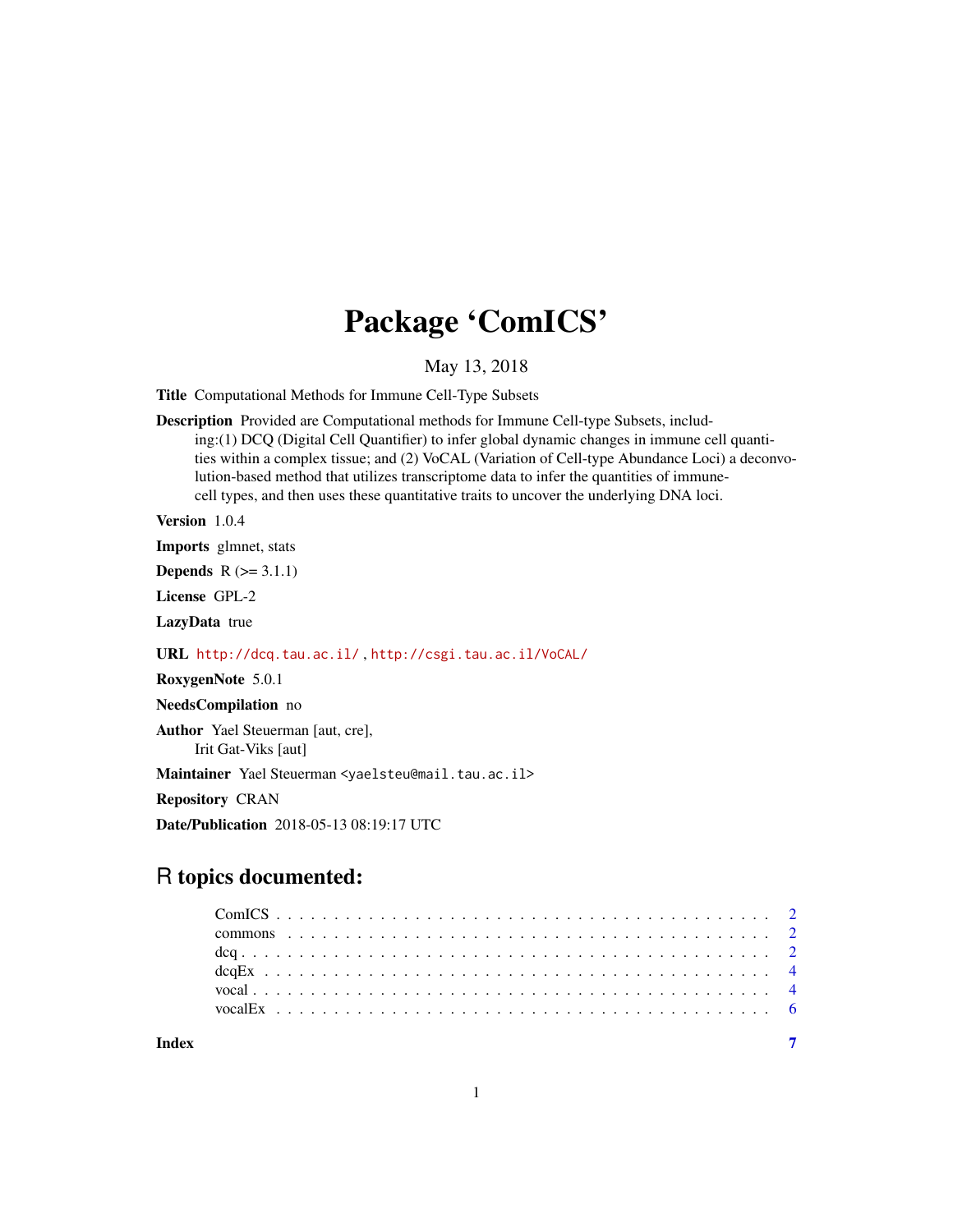<span id="page-1-0"></span>

# Description

Computational methods for Immune Cell-type Subsets.

#### Author(s)

Yael Steuerman and Irit Gat-Viks

commons *Shared Immunological datasets*

#### Description

Example datasets (Reference data and marker set):

immgen\_dat: An immune cell compendium, consisting of transcriptional profiles of isolated immune cell subsets, taken from various tissues, stimulations and time points (adapted from Heng et al., 2008). The full immgen dataset is available for download at <http://dcq.tau.ac.il/> or <http://csgi.tau.ac.il/VoCAL/> .

DCQ\_mar: Preselected group of genes that likely discriminate well between the immune-cell types given in the reference data (adapted from Altboum et al., 2014).

#### Usage

data(commons)

dcq *DCQ - Digital Cell Quantifier*

#### Description

DCQ combines genome-wide gene expression data with an immune cell-type reference data to infer changes in the quantities immune cell subpopulations.

#### Usage

```
dcq(reference_data, mix_data, marker_set, alpha_used=0.05,
lambda_min=0.2, number_of_repeats=3, precent_of_data=1.0)
```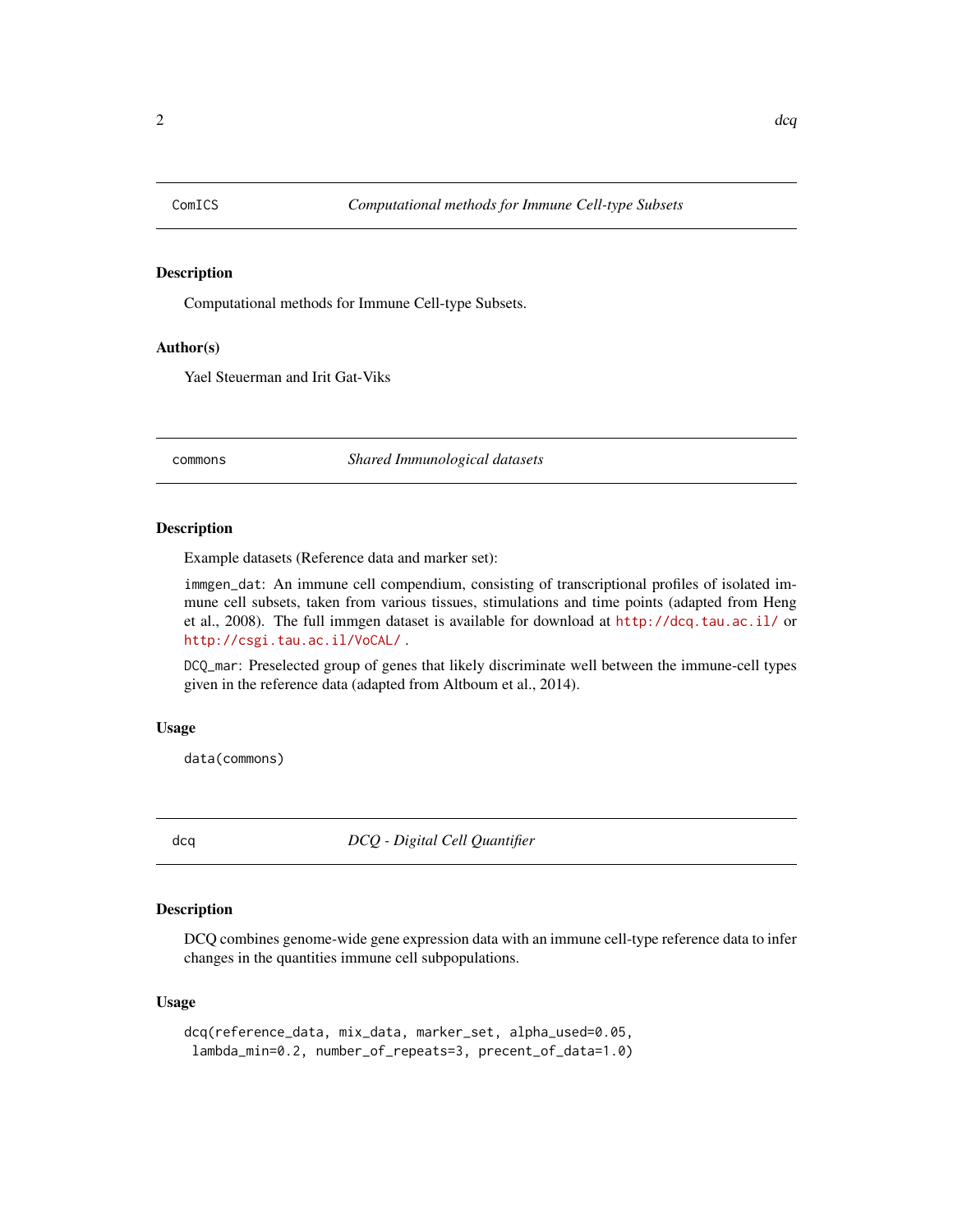#### Arguments

| reference_data a data frame representing immune cell expression profiles. Each row represents |
|-----------------------------------------------------------------------------------------------|
| an expression of a gene, and each column represents a different immune cell                   |
| type. colnames contains the name of each immune cell type and the rownames                    |
| includes the genes' symbol. The names of each immune cell type and the symbol                 |
| of each gene should be unique. Any gene with missing expression values must                   |
| be excluded.                                                                                  |
|                                                                                               |

mix\_data a data frame representing RNA-seq or microarray gene-expression profiles of a given complex tissue. Each row represents an expression of a gene, and each column represents a different experimental sample. colnames contain the name of each sample and rownames includes the genes' symbol. The name of each individual sample and the symbol of each gene should be unique. Any gene with missing expression values should be excluded.

# marker\_set data frames of one column, that includes a preselected list of genes that likely discriminate well between the immune-cell types given in the reference data.

alpha\_used, lambda\_min

parameters of the L1 and L2 regularization. It is generally recommended to leave the default value. For more information about this parameter, see the glmnet package.

number\_of\_repeats

using one repeat will generate only one output model. Using many repeats, DCQ calculates a collection of models, and outputs the average and standard deviation for each predicted relative cell quantity.

#### precent\_of\_data

in order to run the analysis over all the cell types use 1.0. For bootstrap purposes, you can use part of the data (e.g, 0.5).

#### Value

a list that contains two matrices

| average | a matrix that contains the average relative quantities for each cell type in every-<br>test sample.         |
|---------|-------------------------------------------------------------------------------------------------------------|
| stdev   | a matrix that contains the standard deviations over all repeats for each cell types<br>in each test sample. |

# References

Altboum Z, Steuerman Y, David E, Barnett-Itzhaki Z, Valadarsky L, Keren-Shaul H, et al. Digital cell quantification identifies global immune cell dynamics during influenza infection. Mol Syst Biol. 2014;10: 720. doi:10.1002/msb.134947

#### Examples

```
data(commons)
data(dcqEx)
results <- dcq(reference_data=immgen_dat, mix_data=lung_time_series_dat, marker_set=DCQ_mar)
```
 $\deg$  3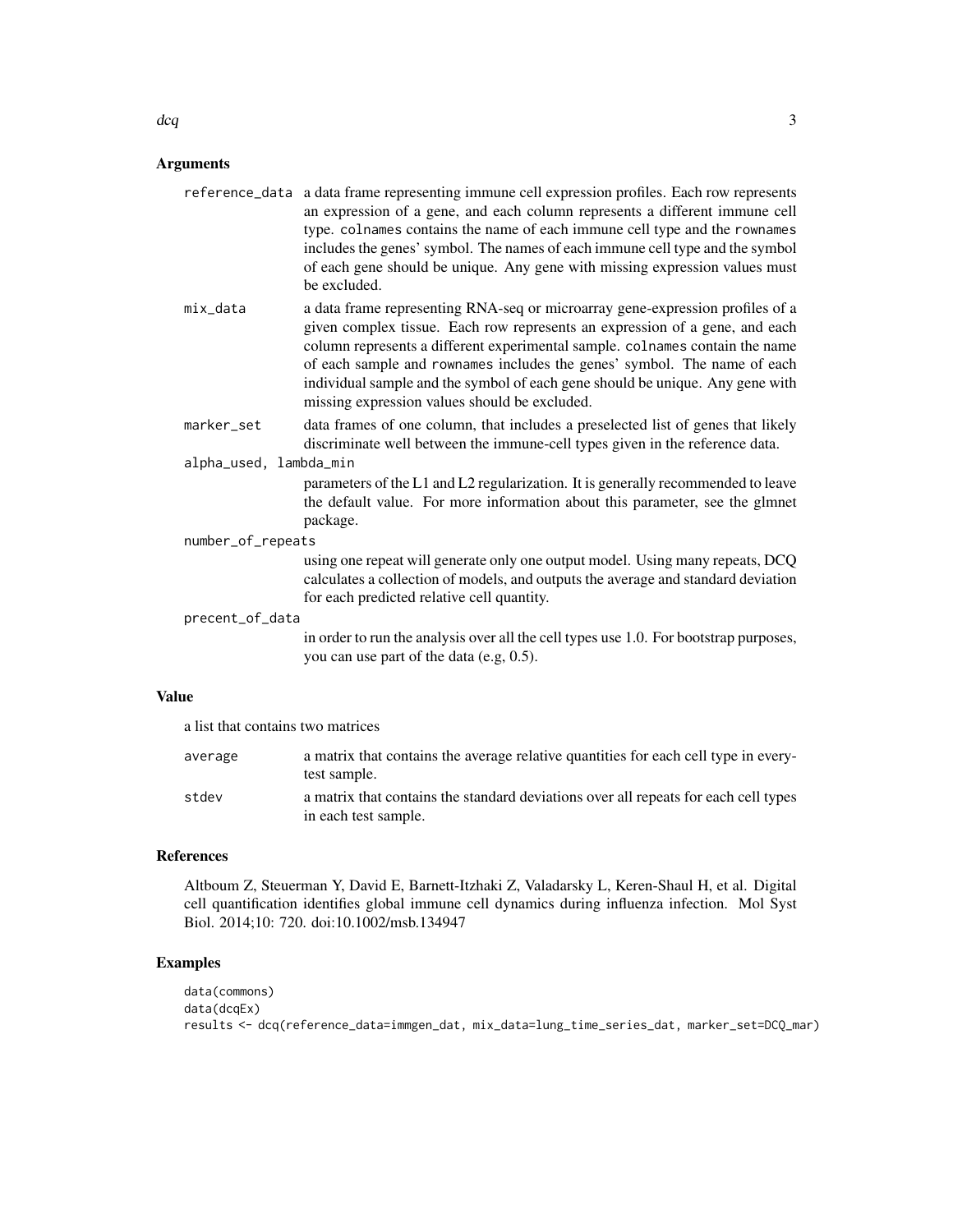<span id="page-3-0"></span>

#### Description

Example datasets for runnning dcq (mix data):

lung\_time\_series\_dat: RNA-seq or microarray differential gene expression profiles of a test sample compared to a reference sample (adapted from Altboum et al., 2014). The full dataset is available for download at <http://dcq.tau.ac.il/> or [http://www.ncbi.nlm.nih.gov/geo/](http://www.ncbi.nlm.nih.gov/geo/query/acc.cgi?acc=GSE49934) [query/acc.cgi?acc=GSE49934](http://www.ncbi.nlm.nih.gov/geo/query/acc.cgi?acc=GSE49934) .

uses DCQ\_mar and immgen\_dat from commons.RData .

#### Usage

data(dcqEx)

vocal *Variation in Cell Abundance Loci*

#### Description

Probing immune system genetics via gene expression. VoCAL is a deconvolution-based method that utilizes transcriptome data to infer the quantities of immune-cell types, and then uses these quantitative traits to uncover the underlying DNA loci (iQTLs) assuming homozygosity (such as in the case of recombinent inbred strains).

#### Usage

```
vocal(...,reference_data,expression_data,genotyping_data,normalize_data,
T.i=5,T.e=10,eqtl_association_scores=NULL)
```
#### Arguments

| $\cdot$ $\cdot$ $\cdot$ | one or more data frames of one column, each one represents a preselected     |
|-------------------------|------------------------------------------------------------------------------|
|                         | marker set that likely discriminate well between the immune-cell types given |
|                         | in the reference data. The number of data frames defines the number of asso- |
|                         | ciation scores that would be combined to generate the final iQTL association |
|                         | score.                                                                       |
|                         |                                                                              |

reference\_data a data frame representing immune cell expression profiles. Each row represents an expression of a gene, and each column represents a different immune cell type. colnames contains the name of each immune cell type and the rownames includes the genes' symbol. The names of each immune cell type and the symbol of each gene should be unique. Any gene with missing expression values must be excluded.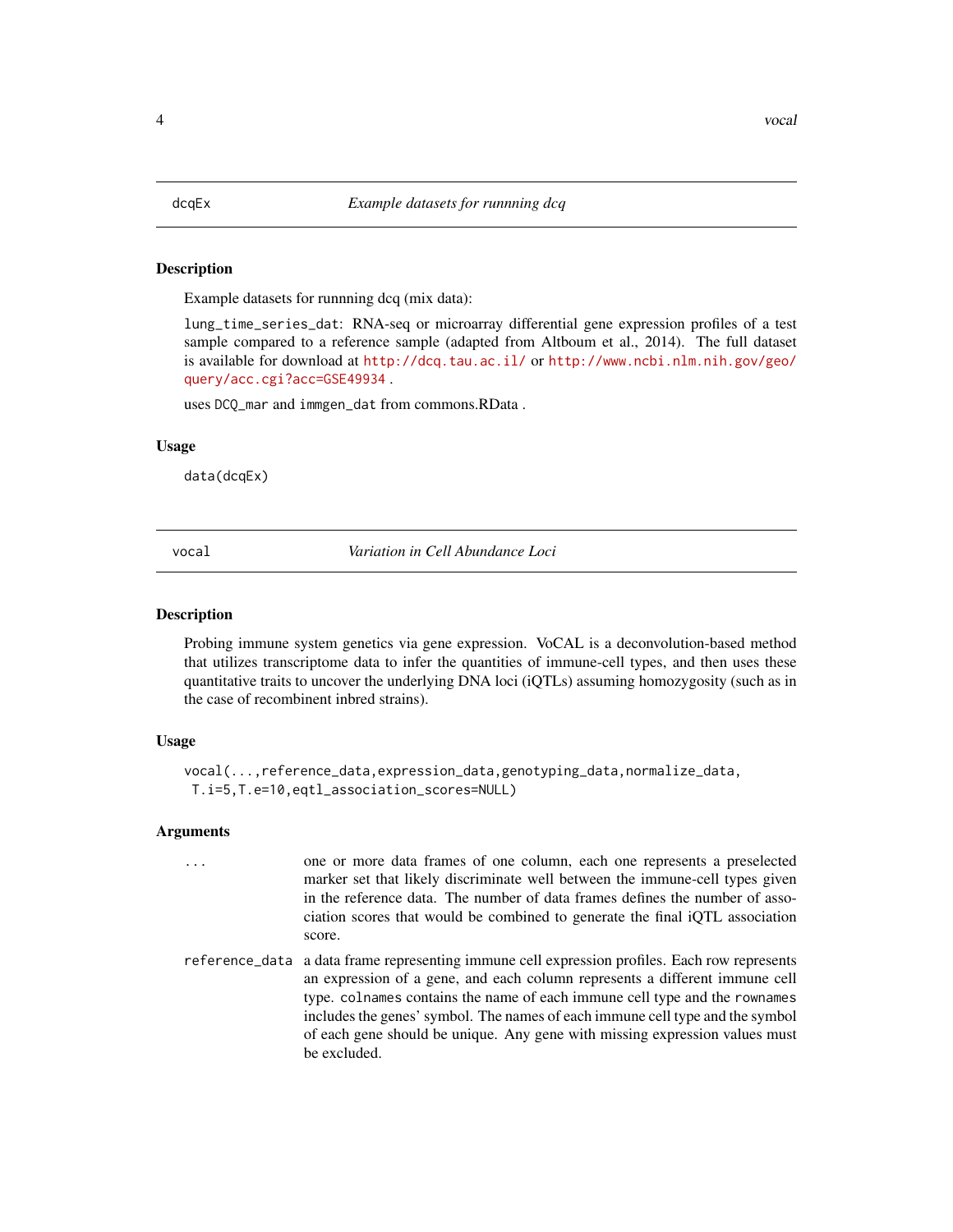#### vocal 5

| expression_data         |                                                                                                                                                                                                                                                                                                                                                                                                                                                                                                                                                                                                 |
|-------------------------|-------------------------------------------------------------------------------------------------------------------------------------------------------------------------------------------------------------------------------------------------------------------------------------------------------------------------------------------------------------------------------------------------------------------------------------------------------------------------------------------------------------------------------------------------------------------------------------------------|
|                         | a data frame representing RNA-seq or microarray gene-expression profiles of<br>a given complex tissue across a population of genetically distinct (genotyped)<br>individuals. Each row represents an expression of a gene, and each column rep-<br>resents a genetically distinct individual. colnames contain the name of each in-<br>dividual, as written in the genotyping_data, and rownames includes the genes'<br>symbol. The name of each individual sample and the symbol of each gene<br>should be unique. Any gene with missing expression values should be excluded.                 |
| genotyping_data         |                                                                                                                                                                                                                                                                                                                                                                                                                                                                                                                                                                                                 |
|                         | a data frame where each row represents a different locus, and each column rep-<br>resents a genetically distinct individual. The genotype should be taken from<br>homozygous individuals only. Where the genotype is unknown NA should be<br>used. The first six columns contain the following information: (1) The sequen-<br>tial identifier of the locus; (2) The name of each locus Chr; (3) Chromosome<br>position; (4) Start genome position; (5) End genome position; (6) position in<br>$cM$ .                                                                                          |
|                         | normalize_data normalization type. The data will be normalized by either: (1) "All" - subtrac-<br>tion of the mean expression of all strains; (2) "None" - data is already normal-<br>ized, do nothing; (3) name of individual included in colnames of expression_data;                                                                                                                                                                                                                                                                                                                         |
| T.i                     | numerical. significant iQTL association score (-log10(Pvalue)) cutoff for the<br>refinement step of the VoCAL algorithm.                                                                                                                                                                                                                                                                                                                                                                                                                                                                        |
| T.e                     | numerical. significant eQTL association score (-log10(Pvalue)) cutoff for<br>the refinement step of the VoCAL algorithm.                                                                                                                                                                                                                                                                                                                                                                                                                                                                        |
| eqtl_association_scores |                                                                                                                                                                                                                                                                                                                                                                                                                                                                                                                                                                                                 |
|                         | (optional) a data frame where each entry represents an association score for a<br>gene given the genotype of all the individuals that appear in the expression_data<br>data frame, in a specific locus. This eQTL analysis should be peformed over<br>the normalized expression_data. colnames contain the UID (as written in the<br>genotyping_data) and rownames includes the genes' symbol (as written in the<br>expression_data). The symbol of each gene should be unique. These scores<br>should be in -log10(P value). Default is NULL, meaning that eQTL analysis<br>will be performed. |
|                         |                                                                                                                                                                                                                                                                                                                                                                                                                                                                                                                                                                                                 |

#### Value

a list of two martices

final\_association\_score

a matrix that contains the output iQTL association score after applying the iterative filteration procedure. Each row represents the genome wide-association result for a specific immune trait over a range of DNA loci. rownames provides the identifier of the locus and colnames contains the immune-cell type names. Each entry provides the -log10(P value) of an iQTL association score.

marker\_info the names of all the markers removed from the different marker sets provided

# References

Steuerman Y and Gat-Viks I. Exploiting Gene-Expression Deconvolution to Probe the Genetics of the Immune System (2015), Submitted.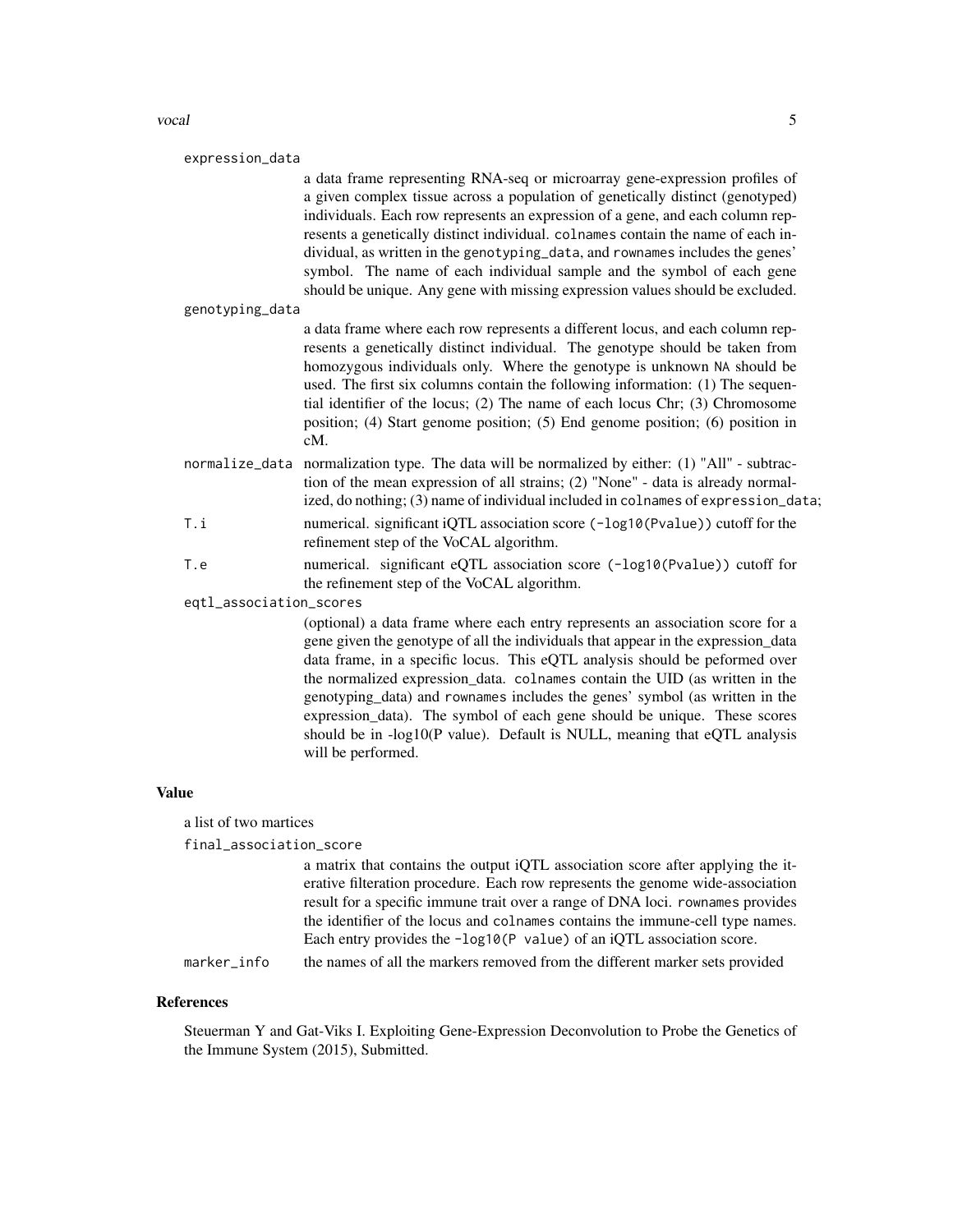6 vocalEx

## Examples

```
data(commons)
data(vocalEx)
## Not run:
results <- vocal(DCQ_mar, reference_data=immgen_dat, expression_data=lung_dat,
 genotyping_data=gBXD, normalize_data="B6", eqtl_association_scores=eQTL_res)
## End(Not run)
```
vocalEx *Example datasets for runnning vocal*

# Description

Example datasets for runnning vocal (Expression data, genotype data and eQTL results data):

lung\_dat: RNA-seq or microarray gene-expression profiles of a given complex tissue across a population of genetically distinct (genotyped) individuals (adapted from E-MTAB-848).

gBXD: Genotyping of the different individuals under study (adapted from GeneNetworks).

eQTL\_res: eQTL analysis results of the different genes in the expression data (specifically the genes that appear in the marker set(s) selected).

uses DCQ\_mar and immgen\_dat from commons.RData .

#### Usage

data(vocalEx)

<span id="page-5-0"></span>